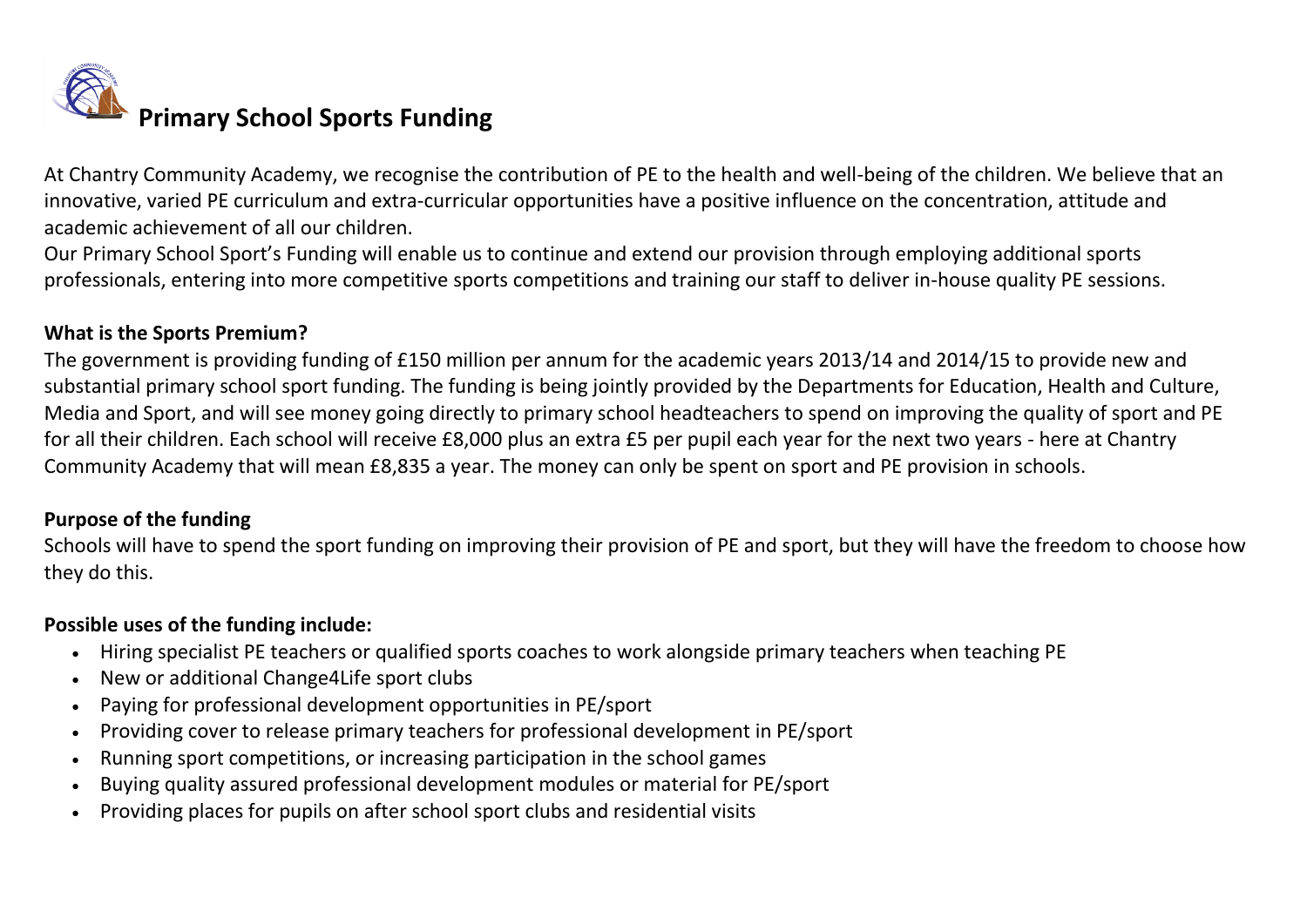

## **Primary PE Sport Grant Report 2013-2014**

| Primary PE Sport Grant Awarded                                            |       |                                                     |                                                                                                                   |  |  |
|---------------------------------------------------------------------------|-------|-----------------------------------------------------|-------------------------------------------------------------------------------------------------------------------|--|--|
| Total Number of pupils on roll                                            |       |                                                     | 167                                                                                                               |  |  |
| Lump Sum                                                                  |       |                                                     | £8000.00                                                                                                          |  |  |
| Amount of SG received per pupil                                           |       |                                                     | £835                                                                                                              |  |  |
| Total amount of PPSG received                                             |       |                                                     | £8835.00                                                                                                          |  |  |
| Summary of PPSG 2013-2014                                                 |       |                                                     |                                                                                                                   |  |  |
| <b>Objectives of Spending PPSG</b>                                        |       |                                                     |                                                                                                                   |  |  |
| To improve the quality of provision                                       |       |                                                     |                                                                                                                   |  |  |
| To provide CPD for staff                                                  |       |                                                     |                                                                                                                   |  |  |
| To broaden the sporting opportunities and experiences available to pupils |       |                                                     |                                                                                                                   |  |  |
| $\bullet$                                                                 |       | To develop a love of sport and physical activity    |                                                                                                                   |  |  |
| Record of PPSG spending by item/project 2013-2014                         |       |                                                     |                                                                                                                   |  |  |
| Item/Project                                                              | Cost  | Objectives                                          | Outcomes/Impact                                                                                                   |  |  |
| <b>Premier Sports</b>                                                     |       | To provide children and staff with                  | Children are still enjoying the lessons taught by Premier Sports.                                                 |  |  |
| Coaches for KS1                                                           |       | opportunities to work with                          |                                                                                                                   |  |  |
| lessons – dance and                                                       | £5153 | qualified sports coaches                            | The Premier Sports website has enabled staff to access termly planning overviews of their classes learning. This  |  |  |
| gym                                                                       |       |                                                     | has provided informed accounts of current provision and allowed progressive planning to be developed further      |  |  |
| <b>Premier Sports</b>                                                     |       |                                                     | enhancing children's learning.                                                                                    |  |  |
| Coaches for KS2                                                           |       |                                                     | Staff have supported Premier Sports representatives delivery of PE sessions, enhancing their understanding of     |  |  |
| lessons - games                                                           |       |                                                     | quality first PE teaching.                                                                                        |  |  |
| <b>Premier Sports</b>                                                     |       | To develop teacher confidence                       |                                                                                                                   |  |  |
| Coaching - teachers                                                       |       | To develop teacher expertise in                     |                                                                                                                   |  |  |
| observe/support<br>lessons for own CPD                                    |       | delivering PE lessons in KS1 and<br>KS <sub>2</sub> |                                                                                                                   |  |  |
| New equipment for                                                         | £2552 | To provide high quality                             | The whole of Year 5 have been trained as play-leaders. A timetable has been set up so 14 children (7 pairs) are   |  |  |
| lessons and                                                               |       | equipment and resources for                         | supporting on the playground and leading games. This timetable runs over a 2 week period.                         |  |  |
| playground during                                                         |       | lessons and playtime activities                     | Games are set up by the play leaders targeting Key stage 1 so they are more active during lunch times, increasing |  |  |
| lunch breaks                                                              |       |                                                     | their overall time spent carrying out physical activity each week.                                                |  |  |
|                                                                           |       |                                                     | New equipment allows children to participate in regular activity.                                                 |  |  |
| Cost of registration                                                      | £10   | To allow children to participate in                 | Football club was run by 2 teachers. 20 chd regularly attended the football club from Y4-6.                       |  |  |
| and administration for                                                    |       | inter-school sporting                               | Some home matches were held at CCA. Chd who participated enjoyed the experience and want to play more             |  |  |
| local schools football                                                    |       | opportunities                                       | matches against other schools next year.                                                                          |  |  |
| league                                                                    |       |                                                     | The matches were well supported by parents.                                                                       |  |  |
|                                                                           |       |                                                     | During the Summer terms, cricket club was run by 2 teachers. 30 chd regularly attended.                           |  |  |
| After school club - KS1                                                   | £120  | To provide pupils with broader                      | 16 chd from KS1 regularly attend the club and enjoy playing new games which they then transfer onto the           |  |  |
|                                                                           |       | experiences in PE.                                  | playground particularly at lunchtimes.                                                                            |  |  |